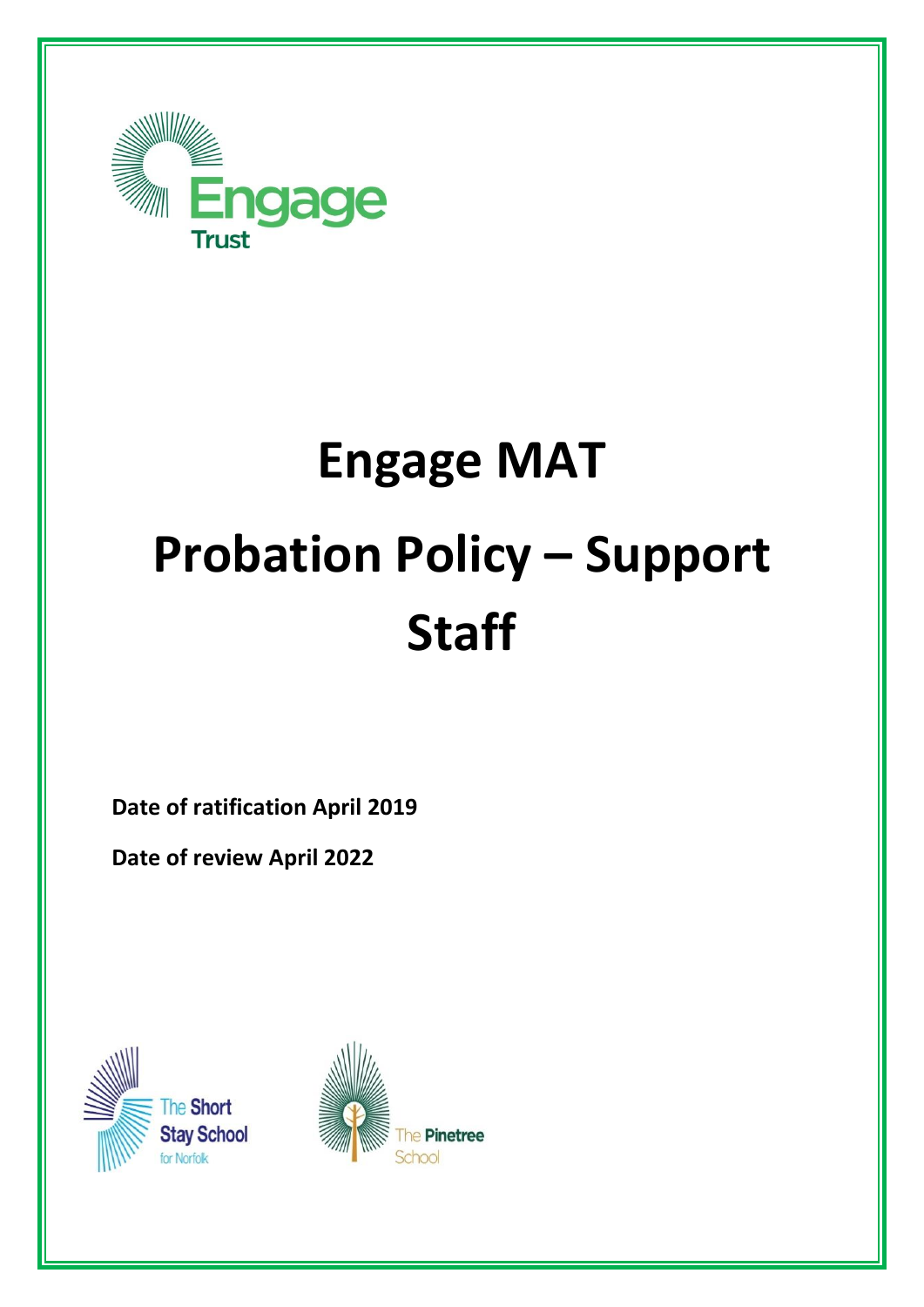

### **Contents**

| 1. Introduction and policy statement                          | $\overline{2}$ |
|---------------------------------------------------------------|----------------|
| 2. Employees covered by the policy                            | 3              |
| 3. Performance during the probation period                    | 3              |
| 4. Disciplinary issues arising within the probationary period | 3              |
| 5. Extension of probationary period                           | 4              |
| 6. Appeal                                                     | 4              |
| 7. Data protection                                            | 5              |
| 8. Associated documents                                       | 5              |
|                                                               |                |

## **1. Introduction and policy statement**

1.1 All new non-teaching employees to the Trust are subject to a three-month probationary period..

Option for Trusts: All new non-teaching employees to the Trust are subject to a six-month probationary period, unless they move directly from another school within the Trust.

Trusts may choose to adapt this model policy for use as a Probation policy for teaching staff. However, Trusts may wish to first consider whether a teacher probation policy is required. Having a policy may deter applicants from applying, as applicants may choose to apply to schools who do not have a policy. Additionally, Trusts who do have a teacher probation policy would have to be upfront about the existence of the policy in their advertising material.

\*Please note that we have been unable to gain the teacher trade unions agreement to a Teacher Probation policy, therefore a Trust's choice to have such a policy would not be supported by the teacher trade unions.

The purpose of a probationary period is to:-

- enable Headteachers to manage and assess performance, and assess the future potential of the employee before making a decision whether to confirm the appointment
- assist the employee to settle in and perform their job effectively, which both offers job satisfaction to the individual and is consistent with the objectives of the organisation
- help identify the individual's training and development needs.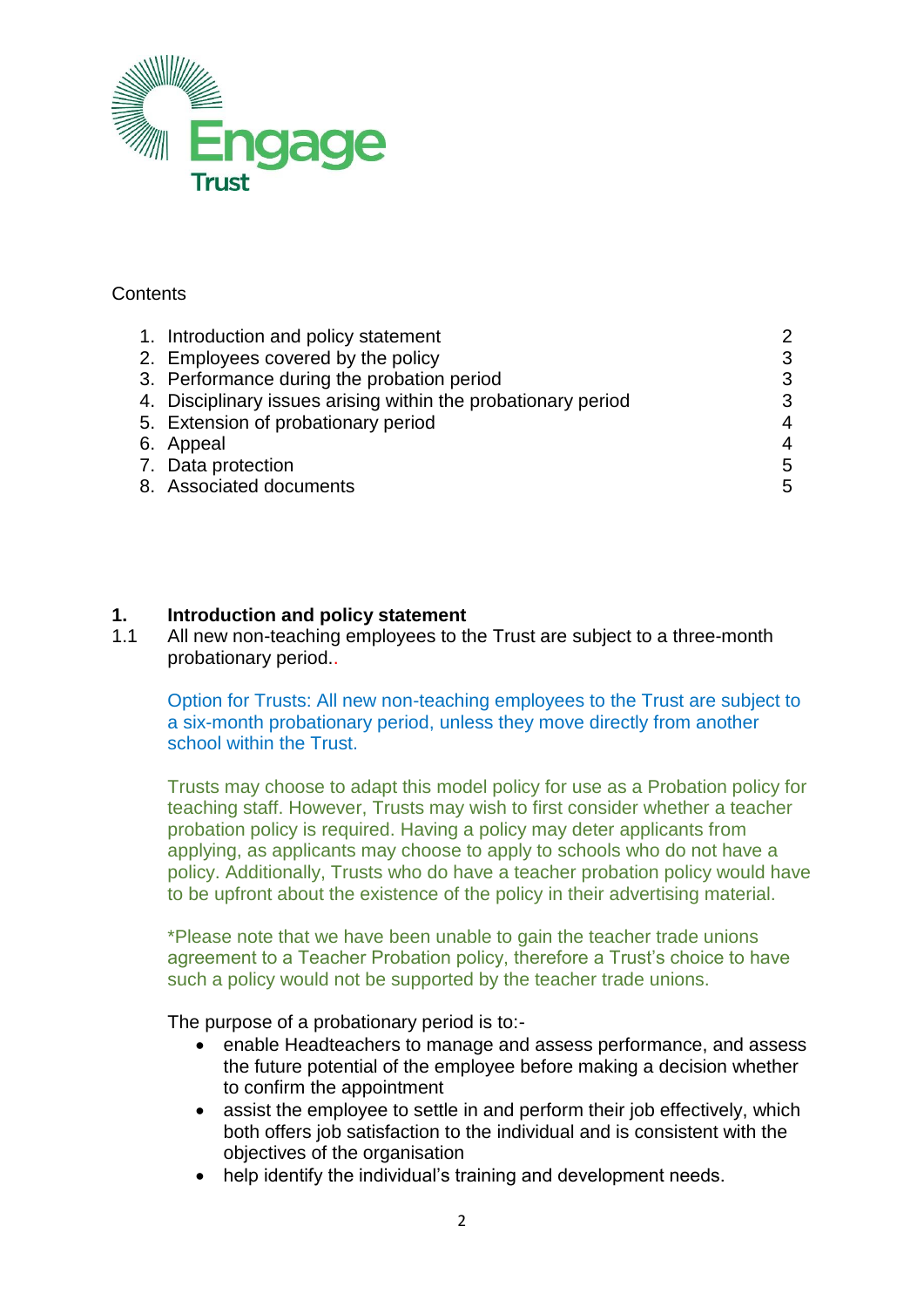

## **2. Employees covered by the policy**

- 2.1 All new non-teaching employees are covered by this agreement, regardless of previous continuous service with other organisations and irrespective of contracted hours, unless they move directly from a similar role in, another Norfolk School/the Trust.
- 2.2 Employees appointed to short-term temporary posts are not normally required to undergo a formal probationary period. If a longer-term post (including permanent) is offered, they must undergo a probationary period, unless exceptionally they have already done so under their short-term employment. In general therefore, existing temporary staff appointed to permanent or long term temporary posts will be subject to a probationary period unless:-
	- they have already been subject to a formal probationary period
	- they have already satisfactorily completed a period of regular performance monitoring and review
	- the role is the same or similar to that which the post holder has already undertaken for a reasonable period and their performance is deemed satisfactory by the Headteacher.
- 2.3 This policy is not to be applied to teaching staff.

### **3. Performance during the probationary period**

3.1 The performance of the employee must be monitored throughout the probationary period. Where concerns arise, these must be raised with the employee without delay with support and guidance being put in place. Any concerns identified and discussed with the employee should be recorded. Concerns must be shared at the time they arise so that the maximum time for improvement is allowed. Concerns should not be saved for discussion at the end of the probationary period.

### **4. Disciplinary issues arising within the probationary period**

- 4.1 It is anticipated that any disciplinary issues which might arise during the period will be dealt with under the school's disciplinary procedure. If disciplinary action is taken, this will be taken into account at the final assessment.
- 4.2 If a serious disciplinary issue arises which requires suspension and is not likely to be resolved during the period, then an extension of up to a maximum of three months may be made to assist with the completion of investigation and resolution of the matter. If the issue remains unresolved at this stage then no further extension will be made and the employment will be terminated in accordance with normal procedures.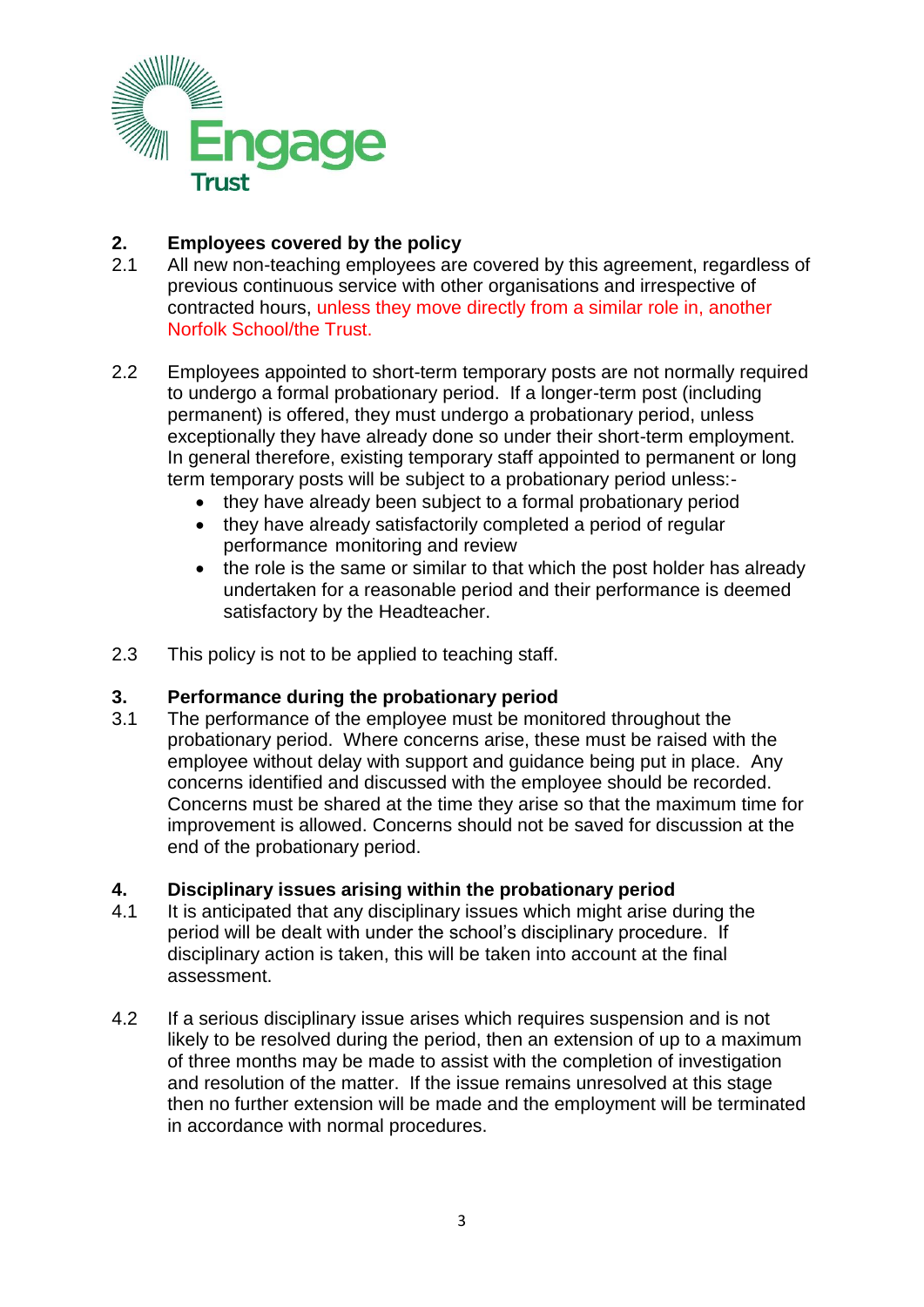

4.3 Every effort must be made to resolve disciplinary matters within the probationary period.

## **5. Extension of probationary period**

- 5.1 A three-month period should normally give ample opportunity for the Headteacher to assess whether an employee has reached an acceptable standard of performance and a management decision should be taken during this period. The formal review process and completion of *Probation Evaluation Form F113* assists this process.
- 5.2 However, in exceptional circumstances, for example sickness absence of the employee or in some disciplinary situations (see para 4), a probationary period may be extended by a period of up to three months, but this is the maximum extension.
- 5.3 During the extension the general principles of the probationary period still apply.
- 5.4 Any extension must be authorised by the Headteacher.

#### **6. Appeal**

- 6.1 If the final probationary performance review is likely to lead to termination\*, the case should be reviewed by the Headteacher. Educator Solutions HR customers who have bought the appropriate package have the option of taking advice from HR. Please contact Educator Solutions HR Services on 01603 307760 or [HRenquiry@educatorsolutions.org.uk](mailto:HRenquiry@educatorsolutions.org.uk).
- 6.2 Following this, the employee will have the right to appeal against the decision to terminate their employment to the Governing Body's Dismissal Appeals Committee (advised by an HR Consultant). The appeal should be submitted in writing within five working days of receipt of the decision to terminate employment. The Dismissal Appeals Committee should meet with the employee, and their Trade Union representative, where appropriate within ten working days to hear the appeal. The Dismissal Appeals Committee decision will be final.
- 6.3 The employee does not have a right of formal appeal beyond the provisions in paragraph 6.2 above if their employment is not confirmed at the end of the probationary period.

(**\*NB.** The employee has the right to be accompanied by a Trade Union representative or colleague, to any formal meeting which might lead to their termination.)

#### **7. Data Protection**